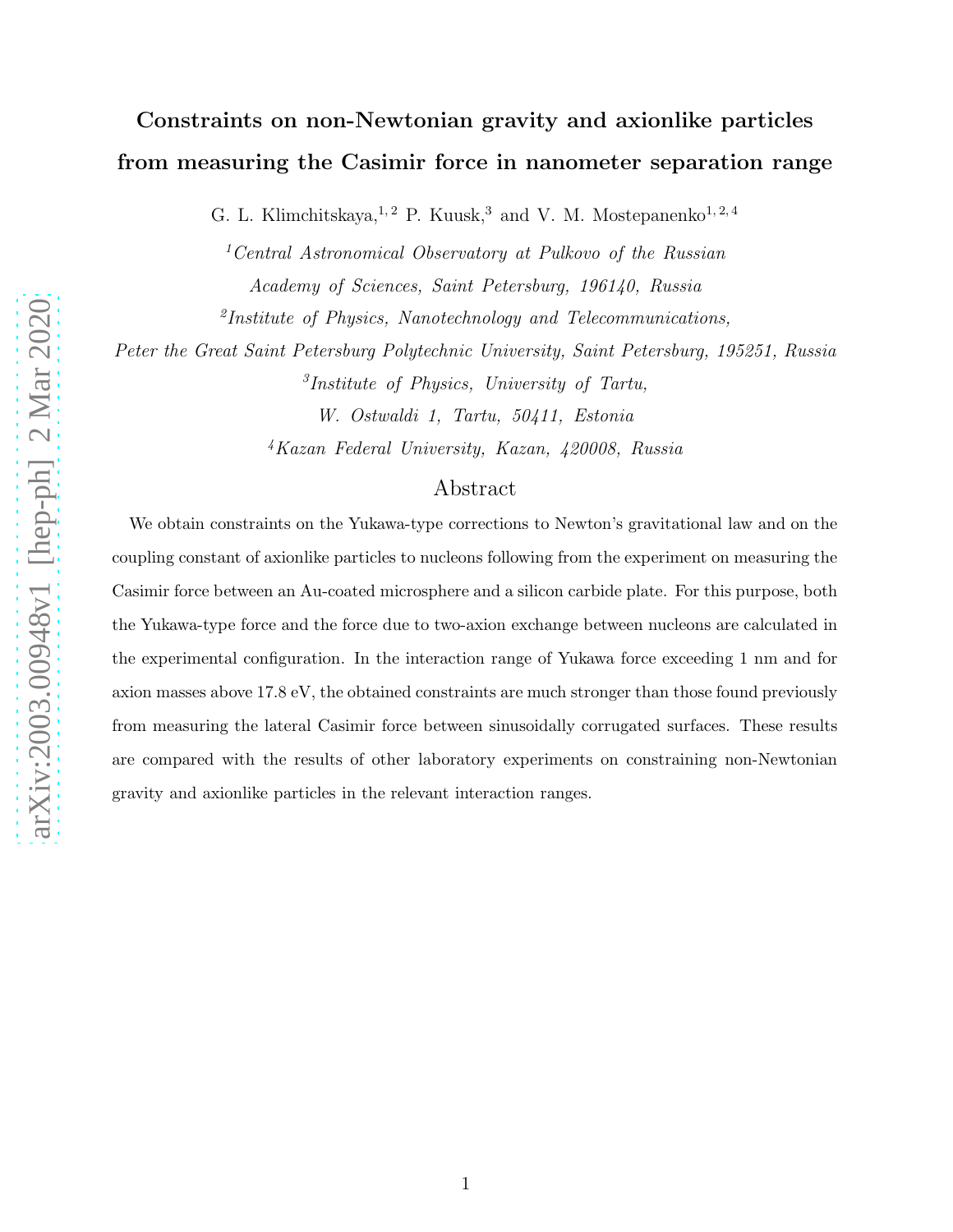#### I. INTRODUCTION

Many extensions of the Standard Model predict the existence of light scalar and pseudoscalar particles which play an important role in the current concepts of the world, but still remain to be discovered experimentally. Among these particles, one could mention arion, graviphoton, dilaton, goldstino, axion and other axionlike particles, moduli, chameleon, etc. [\[1](#page-9-0)[–10\]](#page-10-0). An exchange of such particles between the constituents of two macrobodies results in novel macroscopic forces in addition to the familiar electromagnetic and gravitational interactions. Thus, an exchange of one light scalar particle leads to the Yukawa-type interaction potential [\[11\]](#page-10-1), whereas the interaction potential due to an exchange of one pseudoscalar particle between two fermions depends on their spins [\[12](#page-10-2), [13](#page-10-3)]. It is interesting to note that a simultaneous exchange of two pseudoscalar particles coupled to fermions by means of the pseudoscalar Lagrangian results in the spin-independent interaction potential [\[12](#page-10-2), [13\]](#page-10-3). However, for fermions possessing the pseudovector coupling to axions, the form of effective potential due to two-axion exchange remains unknown [\[14](#page-10-4)].

The possible existence of light scalar particles and associated with them Yukawa-type forces between macroscopic bodies is of great importance, because it is equivalent to the modification of Newton's law of gravitation at short separations where this fundamental law is not tested experimentally with sufficient precision [\[11\]](#page-10-1). We emphasize also that the Yukawa-type corrections to Newtonian gravity have been predicted [\[15](#page-10-5), [16\]](#page-10-6) in extradimensional physics assuming the low-energy compactification scale of the order of 1 TeV [\[17](#page-10-7), [18\]](#page-10-8). For these reasons, great pains were taken to detect the Yukawa-type force which may manifest itself in different experiments or at least to constrain its strength and interaction range as severely as possible. The latter goal was reached in the gravitational experiments of Eötvos and Cavendish type  $[19–22]$  $[19–22]$  $[19–22]$ , measurements of the normal and lateral Casimir forces [\[23](#page-11-0)[–33\]](#page-11-1), and in experiments on neutron scattering [\[34](#page-12-0)[–39](#page-12-1)].

The Yukawa-type correction to the Newtonian gravitational potential appears also in the post-Newtonian approximation of the scalar-tensor theory of gravity [\[40,](#page-12-2) [41\]](#page-12-3). The constraints on this correction at the length scale of about astronomical unit were obtained using radio links with the Cassini spacecraft [\[41,](#page-12-3) [42\]](#page-12-4).

Various possibilities of observing the pseudoscalar axionlike particles are equally important for both particle physics and astrophysics and cosmology (see, e.g., reviews [\[43](#page-12-5)[–45](#page-12-6)]). It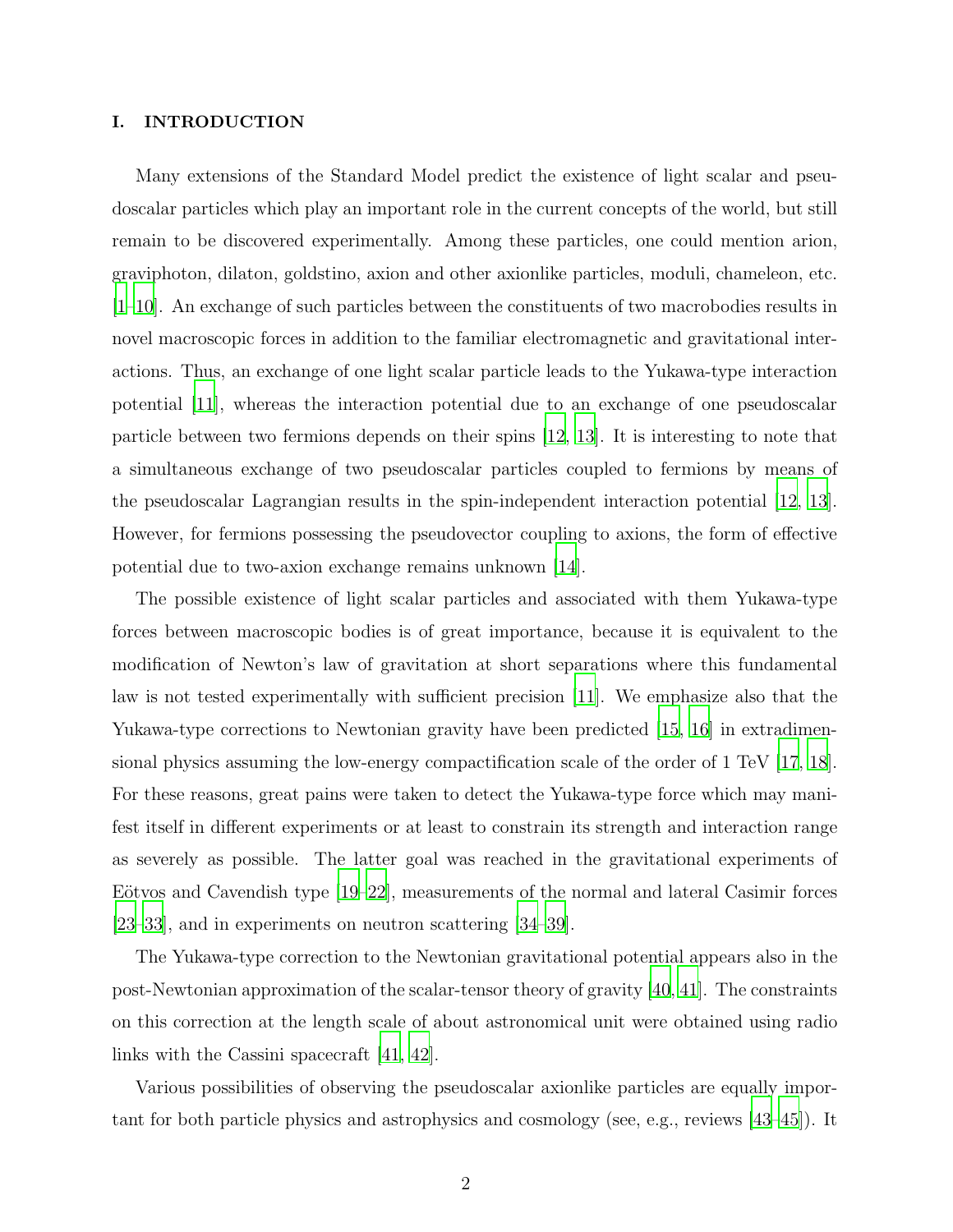has been known that axions help to resolve the problems of lacking strong CP violation in QCD and large electric dipole moment of a neutron. These particles are also considered as the most probable candidates for the constituents of dark matter. For the mass-range of our interest, the most important searches of axionlike particles are based on the Cavendish-type experiments [\[46,](#page-12-7) [47](#page-12-8)], experiments on measuring the Casimir force [\[48](#page-13-0)[–55\]](#page-13-1), and measurement of forces between protons in the beam of molecular hydrogen [\[56\]](#page-13-2), which allow an obtaining of competitive laboratory constraints on the coupling constants of axions to nucleons.

In this paper, we consider the hypothetical interactions arising from the exchange of scalar and pseudoscalar particles and obtain constraints on them which follow from recent measuring the Casimir force between a gold-coated microsphere and a silicon carbide plate [\[57\]](#page-13-3). It has been known that in high-precision measurements of the Casimir interaction made in vacuum the minimum separation distance between the test bodies was more than 160 nm [\[26,](#page-11-2) [27,](#page-11-3) [58](#page-13-4)]. Rather competitive constraints on the Yukawa force at a very short interaction range [\[25\]](#page-11-4) have been obtained, however, from a less precise ambient measurement of the Casimir force between two crossed cylinders performed at separations from 20 to 100 nm [\[59\]](#page-13-5). Over a period of time, these constraints were the strongest ones in the interaction range  $\sim$  10 nm. In the more recent times, they were replaced by stronger constraints following from the experiment on neutron scattering [\[37\]](#page-12-9) and from measurements of the lateral Casimir force between sinusoidally corrugated surfaces [\[29,](#page-11-5) [60,](#page-14-0) [61\]](#page-14-1). In the latter case, the closest approach between the two interacting bodies was only 22 and 23 nm in the first and second sets of measurements, respectively [\[60](#page-14-0), [61](#page-14-1)]. Just this has made possible obtaining rather strong constraints on the Yukawa interaction in the range of the order of 10 nm.

Measurements of the Casimir force in Ref. [\[57\]](#page-13-3) have an advantage that they were performed at even shorter separations starting from 10 nm. The measurement data were compared with theoretical predictions of the Lifshitz theory and the extent of agreement between them has been quantified. This makes it possible to find the constraints on any hypothetical interaction which was not observed within the determined confidence interval. One more advantage of measurements at very short separations is that the comparison with theory in this case does not suffer from an uncertainty as to the correct description of free charge carriers in the Casimir effect. This unresolved problem (the so-called Casimir puzzle [\[58,](#page-13-4) [62\]](#page-14-2)) is of major importance at separations exceeding 100 nm, but is immaterial at shorter separations where the Casimir force is completely determined by the bound (core) electrons.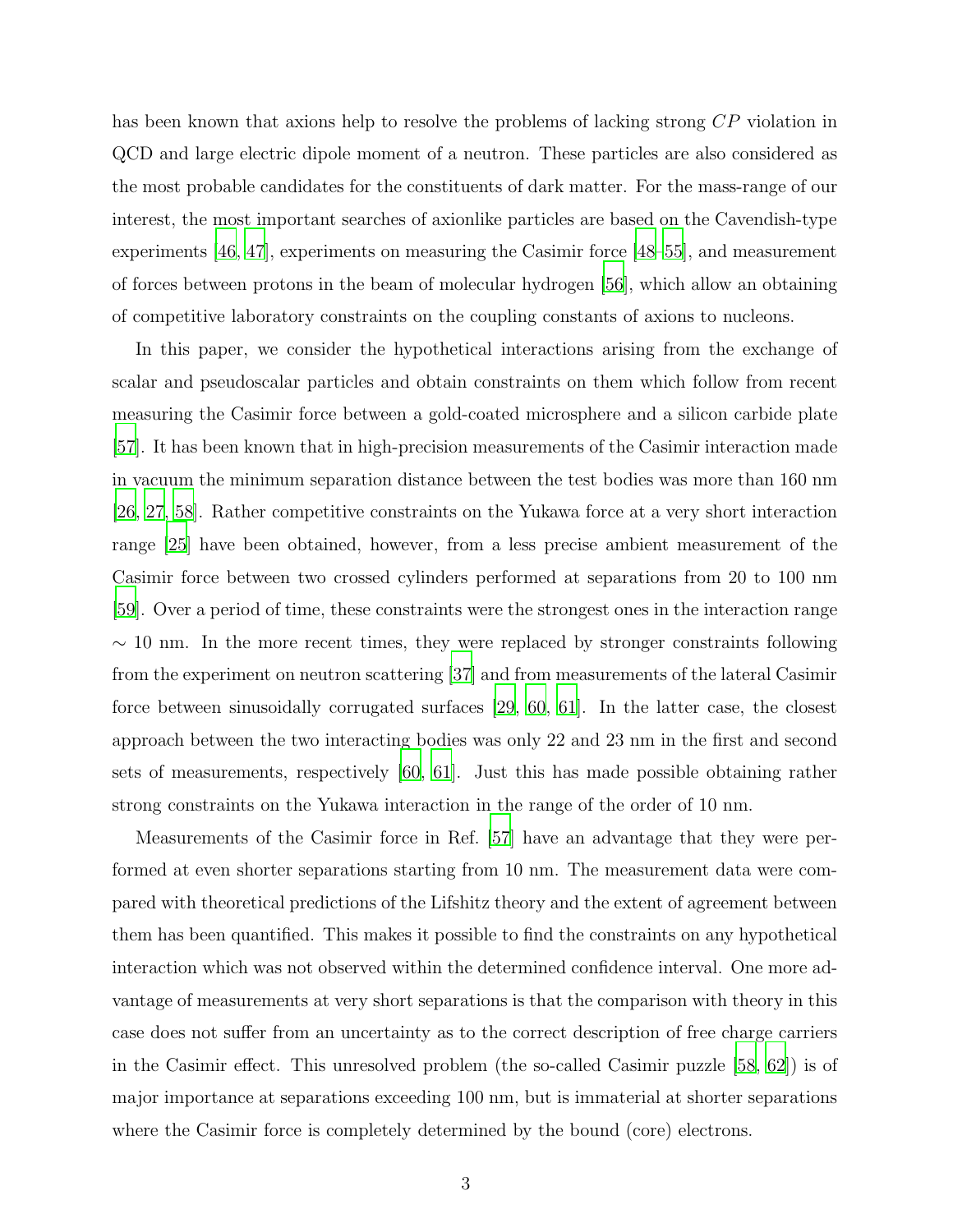We calculate the Yukawa-type force and the force due to two-axion exchange in the experimental configuration of Ref. [\[57](#page-13-3)] (note that an exchange of one pseudoscalar particle does not contribute in this case because the test bodies are not polarized). The constraints on the Yukawa interaction constant and the coupling constant of axion to nucleons are determined here at the 95% confidence level. According to our results, in the interaction range from 1 to 3.7 nm the obtained constraints on the Yukawa interaction constant are up to a factor of  $5 \times 10^5$  stronger than those obtained previously from measuring the lateral Casimir force between sinusoidally corrugated surfaces [\[29,](#page-11-5) [60,](#page-14-0) [61\]](#page-14-1). We show also that the constraints on a coupling constant of axionlike particles to nucleons, following from the experiment of Ref. [\[57\]](#page-13-3), are stronger than those from measuring the lateral Casimir force [\[51,](#page-13-6) [60](#page-14-0), [61\]](#page-14-1) for the axion masses satisfying a condition  $m_a > 17.8$  eV. Within these interaction ranges, the stronger constraints on non-Newtonian gravity and coupling constant on axions to nucleons have been found only from the experiments on neutron scattering [\[37](#page-12-9), [38](#page-12-10)] and hydrogen beams [\[56](#page-13-2)], respectively.

The paper is organized as follows. In Sec. II we present a few necessary details of the experiment of Ref. [\[57](#page-13-3)] and the expressions for hypothetical forces in the experimental configuration. Section III contains the derivation of constraints on both the non-Newtonian gravity and axionlike particles. In Sec. IV the reader will find our conclusions and the discussion of future prospects. We use the system of units in which  $\hbar = c = 1$ .

## II. THE HYPOTHETICAL FORCES IN THE CASIMIR EXPERIMENT UTILIZING GOLD AND SILICON CARBIDE TEST BODIES

In Ref. [\[57](#page-13-3)], the Casimir force  $F_C$  between a N-doped SiC plate of  $D = 400 \ \mu \text{m}$  thickness and an Au-coated borosilicate sphere of  $R = 10 \mu m$  radius was measured in dry N<sub>2</sub> atmosphere by means of an atomic force microscope within the separation region from  $a = 10$  nm to  $a = 200$  nm. The thickness of an Au coating on the sphere was  $d = 100$  nm. The optical properties of the plate have been characterized by means of ellipsometers in the range of wavelengths from 140 nm to 30  $\mu$ m [\[63\]](#page-14-3). Together with the optical data for Au measured earlier [\[64\]](#page-14-4), this allowed calculation of the Casimir force using the Lifshitz theory and comparison of theoretical results with the measurement data.

The most important for us are the force measurements at the shortest separations (the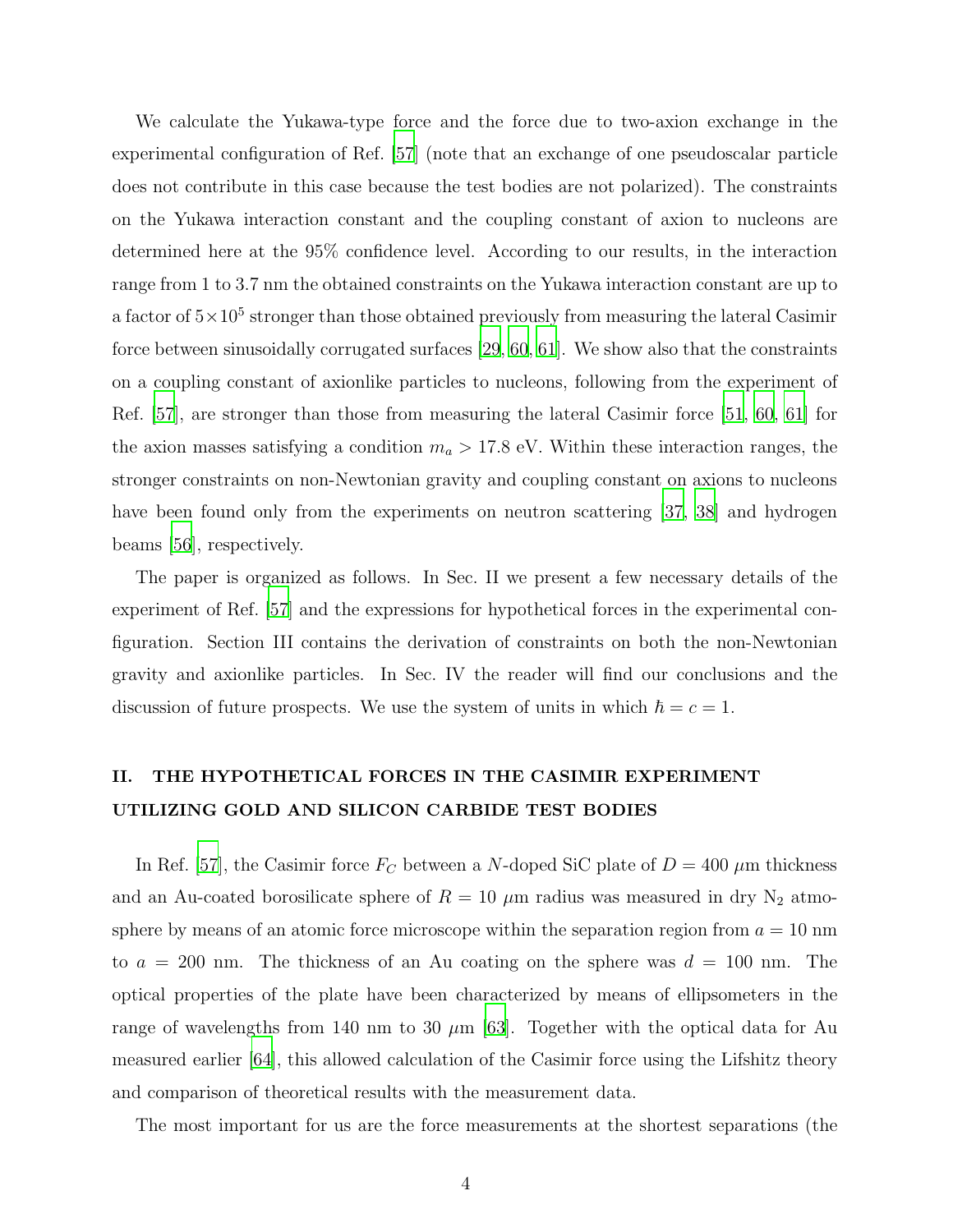first five force magnitudes from 3.5 to 1.6 nN were measured at separations  $\alpha$  from 10.8 to 14.4 nm, respectively) and the measure of their agreement with theory. The dominant experimental error due to the error in determination of the cantilever spring constant  $\Delta F_C^{\text{expt}} = 0.35 \text{ nN}$  was independent of separation. Taking into account that the experimental separations were determined with an error  $\Delta a \approx 1$  nm [\[57\]](#page-13-3), the theoretical forces calculated at the experimental separations were burdened by the error  $\Delta F_C^{\text{theor}} = (2.48 \Delta a/a) F_C^{\text{theor}}$ which varies from 0.80 to 0.28 nN within the separation interval indicated above. Note that both  $\Delta F_C^{\text{theor}}$  and  $\Delta F_C^{\text{expt}}$  have been determined at the 67% confidence level. Then, the half-width of the 95% confidence interval for the random quantity  $F_C^{\text{theor}} - F_C^{\text{expt}}$  $C^{\text{expt}}$  is defined as [\[62](#page-14-2)]

$$
\Theta_{0.95}(a) = 2\sqrt{\left[\Delta F_C^{\text{expt}}\right]^2 + \left[\Delta F_C^{\text{theor}}\right]^2}.
$$
\n(1)

It is easily seen that  $\Theta_{0.95}$  decreases from 1.8 to 0.9 nN when the separation increases from 10.8 to 14.4 nm. One can conclude that the magnitude of any hypothetical interaction, which was not observed in the experiment of Ref. [\[57\]](#page-13-3), should satisfy the inequality

<span id="page-4-2"></span>
$$
|F^{\text{hyp}}(a)| < \Theta_{0.95}(a). \tag{2}
$$

Now we list explicit expressions for the Yukawa-type force and for the force arising due to two-axion exchange between nucleons of a sphere and a plate. We start with the case of two atoms with masses  $m_1$  and  $m_2$  situated at the points  $r_1$  of an Au layer coating the sphere and  $r_2$  of a SiC plate. An exchange of a scalar particle of mass  $M = 1/\lambda$  between these atoms, where  $\lambda$  is the Compton wavelength of a particle, results in the Yukawa potential which is usually parametrized as a correction to Newton's gravitational potential [\[11\]](#page-10-1)

<span id="page-4-0"></span>
$$
V_{\text{Yu}}(r_{12}) = -\frac{Gm_1m_2}{r_{12}} \alpha e^{-r_{12}/\lambda}.
$$
\n(3)

Here, G is the Newtonian gravitational constant,  $\alpha$  is the dimensionless constant of Yukawa interaction, and  $r_{12} = |\mathbf{r}_1 - \mathbf{r}_2|$ .

By integrating Eq. [\(3\)](#page-4-0) over the volumes of a SiC plate (which can be safely considered as having an infinitely large area) and of an Au spherical envelope, and calculating the negative derivative with respect to the separation  $a$ , one arrives to the following expression for the force (see Refs. [\[65,](#page-14-5) [66\]](#page-14-6) for details):

<span id="page-4-1"></span>
$$
F_{\text{Yu}}(a) = -4\pi^2 G \alpha \rho_1 \rho_2 \lambda^3 e^{-a/\lambda}
$$
  
 
$$
\times \left[ \Phi(R, \lambda) - \Phi(R - d, \lambda) e^{-d/\lambda} \right]. \tag{4}
$$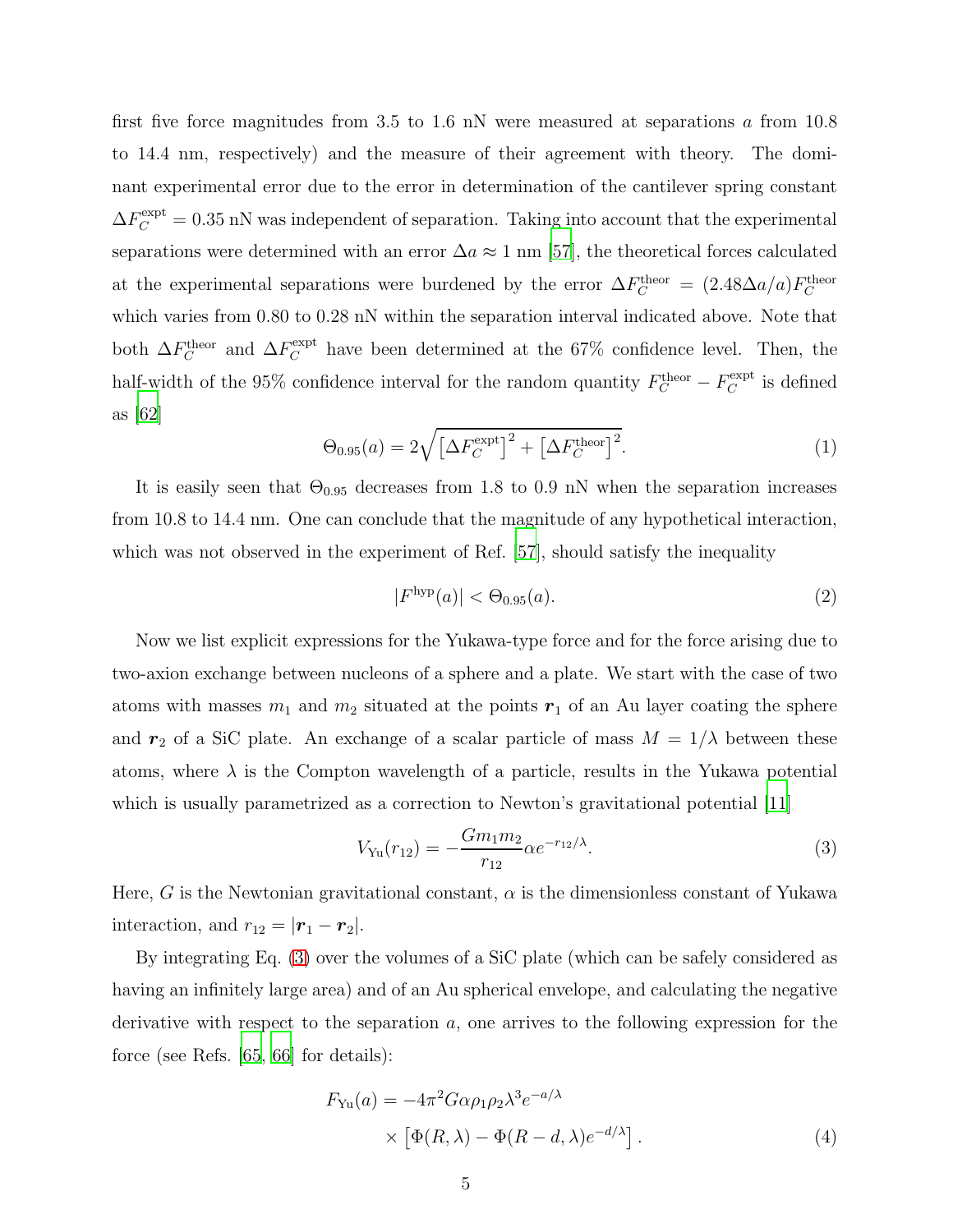Here,  $\rho_1 = 19.28$  g/cm<sup>3</sup> and  $\rho_2 = 3.21$  g/cm<sup>3</sup> are the densities of Au and SiC, respectively, and the function  $\Phi$  is defined as

<span id="page-5-2"></span>
$$
\Phi(r,\lambda) = r - \lambda + (r + \lambda)e^{-2r/\lambda}.\tag{5}
$$

Note that in Eq. [\(4\)](#page-4-1) we disregarded by the contribution of a borosilicate sphere core to the hypothetical force. Its account could lead to only minor increase of  $|F_{Yu}|$  and, thus, to slightly stronger constraints on  $\alpha$ . We have also considered the SiC plate as an infinitely thick because in the region of  $\lambda$  under consideration  $\exp(-D/\lambda) = 0$  at high precision.

We are coming now to two-axion exchange between the nucleons (protons and neutrons), which belong to an Au layer coating the sphere and a SiC plate, situated at the points  $r_1$ and  $r_2$ , respectively. Assuming the pseudoscalar coupling between an axion and a nucleon, one obtains the following interaction potential [\[12](#page-10-2), [13](#page-10-3)]

<span id="page-5-0"></span>
$$
V_a(r_{12}) = -\frac{g_{an}^4}{32\pi^3 m^2} \frac{m_a}{r_{12}^2} K_1(2m_a r_{12}),\tag{6}
$$

where  $g_{an}$  is the dimensionless interaction constant of an axion to a nucleon (it is assumed that the interaction constants of an axion to a proton and a neutron are similar [\[13\]](#page-10-3)),  $m_a$  is the axion mass, m is the mean nucleon mass, and  $K_1(z)$  is the modified Bessel function of the second kind.

Integrating Eq. [\(6\)](#page-5-0) over the volumes of an Au spherical layer and a SiC plate and performing the negative differentiation with respect to  $a$ , one obtains the following result (see Refs. [\[52](#page-13-7), [55](#page-13-1)] for the details of calculation):

<span id="page-5-1"></span>
$$
F_a(a) = -\frac{\pi}{2m_a m^2 m_H^2} C_1 C_2 \int_1^\infty du \frac{\sqrt{u^2 - 1}}{u^3} e^{-2m_a u a} \times \left[ \chi(R, m_a u) - \chi(R - d, m_a u) e^{-2m_a u d} \right].
$$
\n(7)

Here,  $m<sub>H</sub>$  is the mass of atomic hydrogen,

$$
C_i = \rho_i \frac{g_{an}^2}{4\pi} \frac{Z_i + N_i}{\mu_i},\tag{8}
$$

where  $i = 1, 2$  for Au and SiC, respectively,  $Z_i$  and  $N_i$  are the number of protons and the mean number of neutrons, and  $\mu_i = m_i/m_H$ ,  $m_i$  being the mean atomic (molecular) mass. According to information presented in Ref. [\[11\]](#page-10-1), one has

$$
\frac{Z_1}{\mu_1} = 0.40422, \qquad \frac{N_1}{\mu_1} = 0.60378, \n\frac{Z_2}{\mu_2} = 0.502701, \qquad \frac{N_2}{\mu_2} = 0.505708.
$$
\n(9)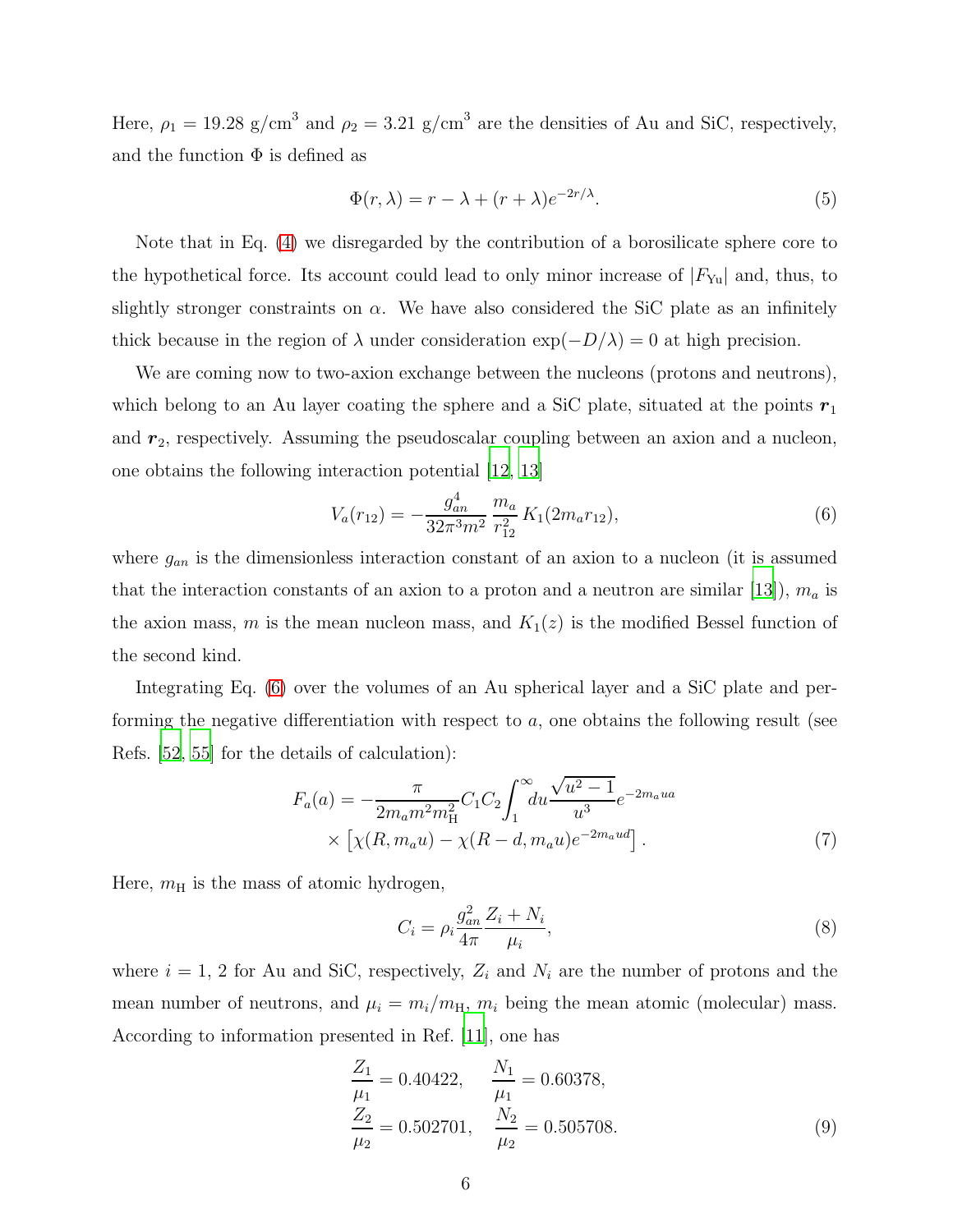Finally, the function  $\chi$  in Eq. [\(7\)](#page-5-1) is defined as

<span id="page-6-0"></span>
$$
\chi(r,z) = r - \frac{1}{2z} + \left(r + \frac{1}{2z}\right)e^{-2rz}.\tag{10}
$$

In the next section, the above expressions are used for constraining the parameters of Yukawa-type forces and axionlike particles from the measurement results of Ref. [\[57](#page-13-3)].

# III. CONSTRAINTS ON NON-NEWTONIAN GRAVITY AND AXIONLIKE PARTICLES

To obtain constraints on the hypothetical forces of Yukawa-type, we have substituted the force  $F_{Yu}$  defined in Eqs. [\(4\)](#page-4-1) and [\(5\)](#page-5-2) in Eq. [\(2\)](#page-4-2) in place of  $F^{hyp}$ . The obtained inequality was analyzed in the region of a from 10.8 to 14.4 nm. The constraints on  $\alpha$  following from this inequality as a function of  $\lambda$  are shown by the line 2 in Fig. 1. In the same figure, the constraints on  $\alpha$  found [\[29\]](#page-11-5) from experiments on measuring the lateral Casimir force between sinusoidally corrugated surfaces [\[60,](#page-14-0) [61\]](#page-14-1) are shown by the line 1.

As is seen in Fig. 1, the constraints of line 2 are stronger than those of line 1 within the range of  $\lambda$  from 1 to 3.7 nm. The largest strengthening by the factor of  $495000 \approx 5 \times 10^5$  is reached at  $\lambda = 1$  nm. These are the strongest constraints for small  $\lambda$  obtained to date from measuring the Casimir force. For even smaller  $\lambda$ , where the discrete structure of matter should be taken into account, the strongest constraints on the Yukawa-type interaction are obtained from the atomic physics [\[67\]](#page-14-7).

Within the interaction range  $\lambda \geq 1$  nm the constraints of line 2 are not the strongest ones. The strongest constraints on  $\alpha$  obtained in this range so far follow from the experiments on neutron scattering. They are shown by the lines 3 [\[37](#page-12-9)] and 4 [\[38\]](#page-12-10). The neutron scattering provides the strongest constraints on  $\alpha$  within the interaction range up to  $\lambda = 10$  nm. For larger  $\lambda$  the strongest constraints on  $\alpha$  are shown by the line 5 obtained [\[30\]](#page-11-6) from measuring the normal Casimir force between sinusoidally corrugated curfaces [\[68](#page-14-8), [69](#page-14-9)].

Note that the lines 1–4 have been obtained at the 95% confidence level, whereas the line 5 was found at the 67% confidence level [\[30,](#page-11-6) [68](#page-14-8), [69](#page-14-9)]. For even longer interactions 31 nm<  $\lambda < 8$   $\mu$ m the strongest constraints on  $\alpha$  were obtained in the Casimir-less experiment of Ref. [\[31\]](#page-11-7) (line 6), and in the interaction range  $\lambda > 8$   $\mu$ m from the experiments of Cavendishtype [\[19](#page-10-9)[–22](#page-10-10)] (line 7). These two lines were obtained at the 95% confidence level. Recall that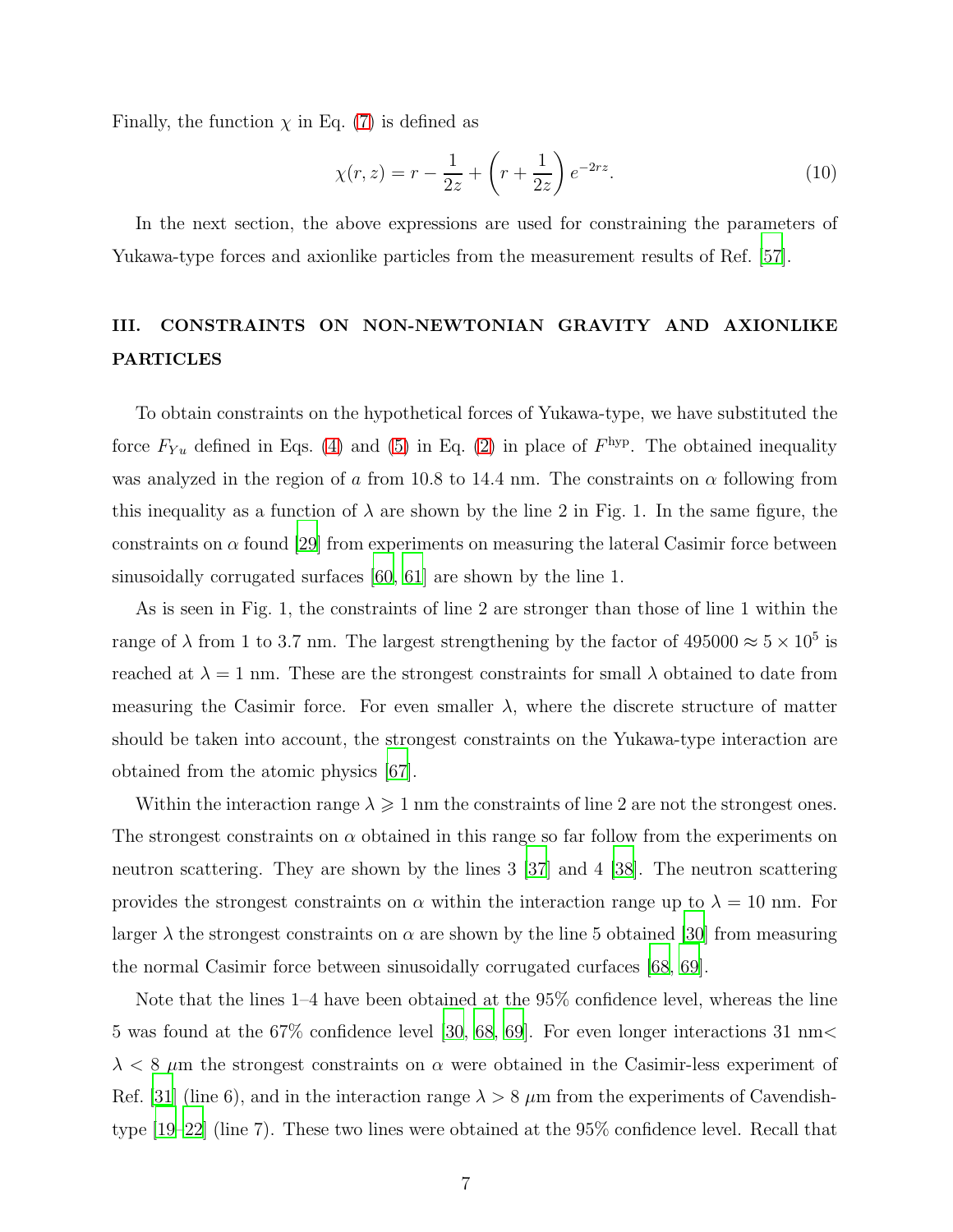the regions of  $(\lambda, \alpha)$ -plane situated above each line in Fig. 1 are excluded by the results of respective experiments, whereas the regions below each line are allowed.

As mentioned in Sec. I, rather strong constraints on  $\alpha$  for small  $\lambda$  were obtained [\[25\]](#page-11-4) from measuring the Casimir force between two crossed cylinders [\[59](#page-13-5)]. These constraints, however, are not shown in Fig. 1 because they cannot be characterized by some definite confidence level. The point is that the Au films in the experiment of Ref. [\[59\]](#page-13-5) were fixed to silica cylinders by means of a soft glue. Furthermore, the presence of a hydrocarbon organic layer on the interacting surfaces did not allow to quantify the measure of agreement between experiment and theory [\[62](#page-14-2)].

We now turn our attention to the derivation of constraints on axionlike particles. For this purpose, in place of  $F^{\text{hyp}}$  in Eq. [\(2\)](#page-4-2) we substitute the force from Eqs. [\(7\)](#page-5-1)–[\(10\)](#page-6-0) arising due to two-axion exchange between the nucleons of an Au spherical layer and a SiC plate. The numerical analysis of the obtained inequality performed similar to the case of Yukawa interaction leads to the line 1 in Fig. 2 demonstrating the obtained constraints on  $g_{an}^2/(4\pi)$ as a function of the axion mass  $m_a$ .

In the same figure, the constraints of line 2 were obtained in Ref. [\[51\]](#page-13-6) from measuring the lateral Casimir force between sinusoidally corrugated surfaces [\[60,](#page-14-0) [61](#page-14-1)], and the constraints of line 3 were found in Ref. [\[50\]](#page-13-8) from measuring the effective Casimir pressure [\[26](#page-11-2), [27\]](#page-11-3). Furthermore, the lines 5 and 6 in Fig. 2 show the constraints derived [\[52\]](#page-13-7) from the Casimirless experiment of Ref. [\[31\]](#page-11-7) and from the Cavendish-type experiments [\[46,](#page-12-7) [47\]](#page-12-8), respectively.

As is seen in Fig. 2, in the region of axion masses  $m_a > 17.8 \text{ eV}$  the constraints of line 1 are stronger than all the above listed constraints obtained from the Casimir effect in the past. It should be noted, however, that the line 4 obtained from the measure of agreement between experiment and theory for forces acting between protons in the beam of molecular hydrogen [\[56\]](#page-13-2) (see also Ref. [\[70\]](#page-14-10)) presents much stronger constraints for axion masses  $m_a > 0.5$  eV. For heavier axions with  $m_a > 200$  eV, further strengthening of constraints of Ref. [\[56](#page-13-2)] on  $g_{an}$  was obtained in Ref. [\[70\]](#page-14-10) by comparing the nuclear magnetic resonance experiment and theory for nucleons in deuterated molecular hydrogen. As to the lightest axions with masses  $m_a < 1~\mu\text{eV},$  the strongest constraints on their coupling constant to nucleons were obtained from the magnetometer measurements using spin-polarized K and <sup>3</sup>He atoms [\[71\]](#page-14-11) (see the line 7). Similar to Fig. 1, the regions of the plane above each line are excluded and below each line are allowed by respective experiments. All the constraints under consideration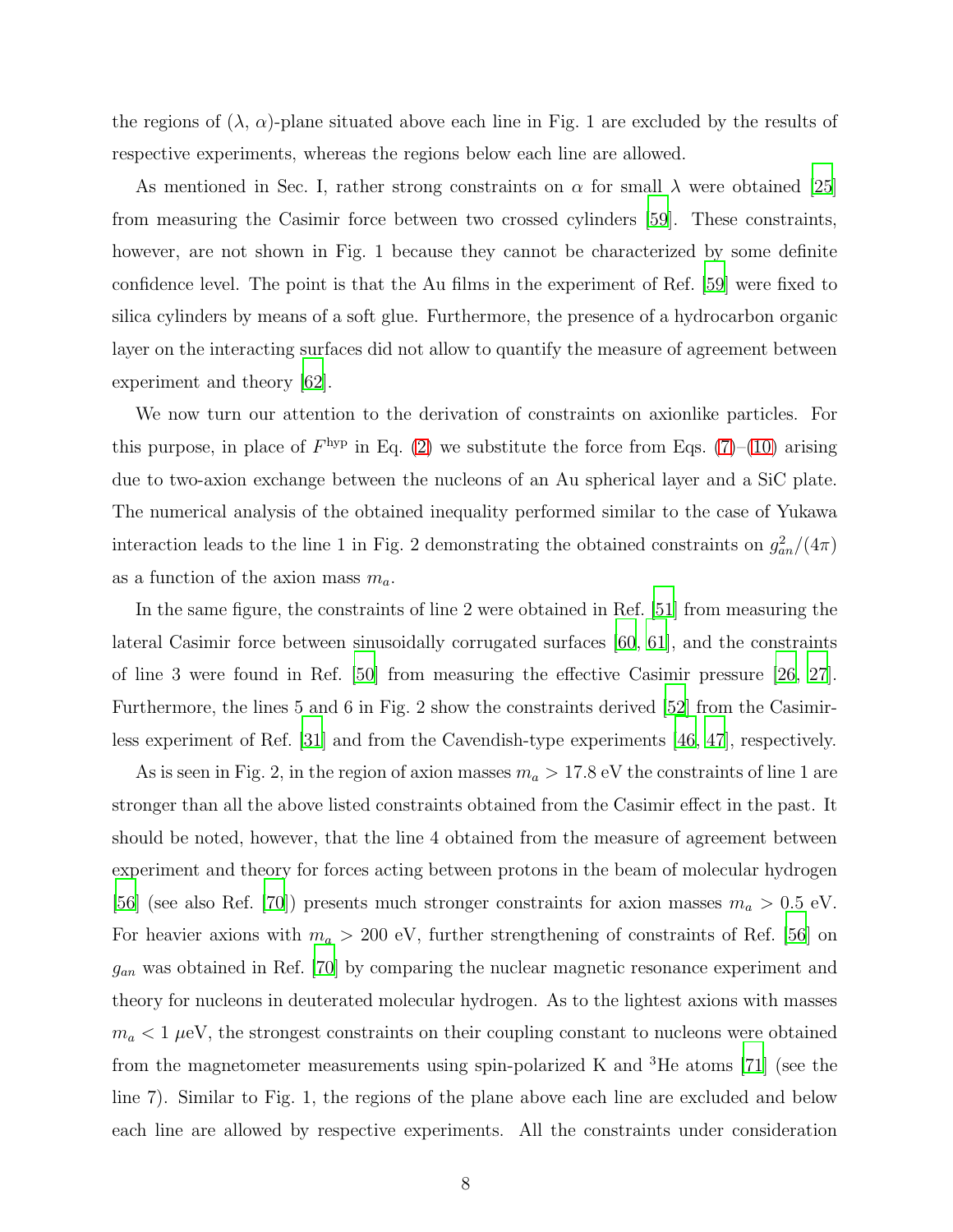have been obtained at the 95% confidence level.

### IV. CONCLUSIONS AND DISCUSSION

In this paper, we have obtained constraints on the Yukawa-type corrections to Newtonian gravitational law and the coupling constant of axionlike particles to nucleons which follow from measuring the Casimir force between an Au-coated microsphere and a silicon carbide plate. An advantage of this experiment operated in dry  $N_2$  atmosphere, as compared to more precise experiments operated in high vacuum, is that the force was measured down to 10 nm separation between the sphere and the plate. In spite of rather large experimental and theoretical errors, this allowed to obtain stronger constraints on the hypothetical interactions at sufficiently short distance range of the order of 1 nm (or for relatively large axion masses of more than 17.8 eV) than have been obtained previously from more precise measurements of the Casimir force performed at larger separation distances.

Specifically, in the interaction range  $\lambda$  from 1 to 3.7 nm the constraints on the Yukawa interaction following from the experiment using a SiC plate are by up to a factor  $5 \times 10^5$ stronger than those found previously from measuring the lateral Casimir force between sinusoidally corrugated surfaces. The constraints on the coupling constants of axionlike particles to nucleons following from the experiment using a SiC plate are stronger than those obtained from measuring the lateral Casimir force for the axion masses satisfying a condition  $m_a > 17.8$  eV. It should be noted, however, that in these regions of relatively small  $\lambda$  and large  $m_a$  the strongest current constraints on non-Newtonian gravity and axion to nucleon coupling constant are provided not by the Casimir effect, but by the neutron scattering and hydrogen beams, respectively.

It is pertinent to note that experiments on measuring the Casimir force have potentialities for obtaining stronger constraints on both non-Newtonian gravity and axionlike particles. Thus, as shown in Ref. [\[55](#page-13-1)], the constraints of Figs. 1 and 2 following from measuring the lateral and normal Casimir force between corrugated surfaces can be strengthened significantly by modifying the parameters of corrugations. Similar effect can be reached [\[55\]](#page-13-1) by choosing thicker sectors of the patterned plate used in the Casimir-less experiment of Ref. [\[31](#page-11-7)]. One could mention also the recently proposed Casimir experiments at larger separation distances between the test bodies [\[72](#page-15-0)[–75\]](#page-15-1). Several other very recent suggestions for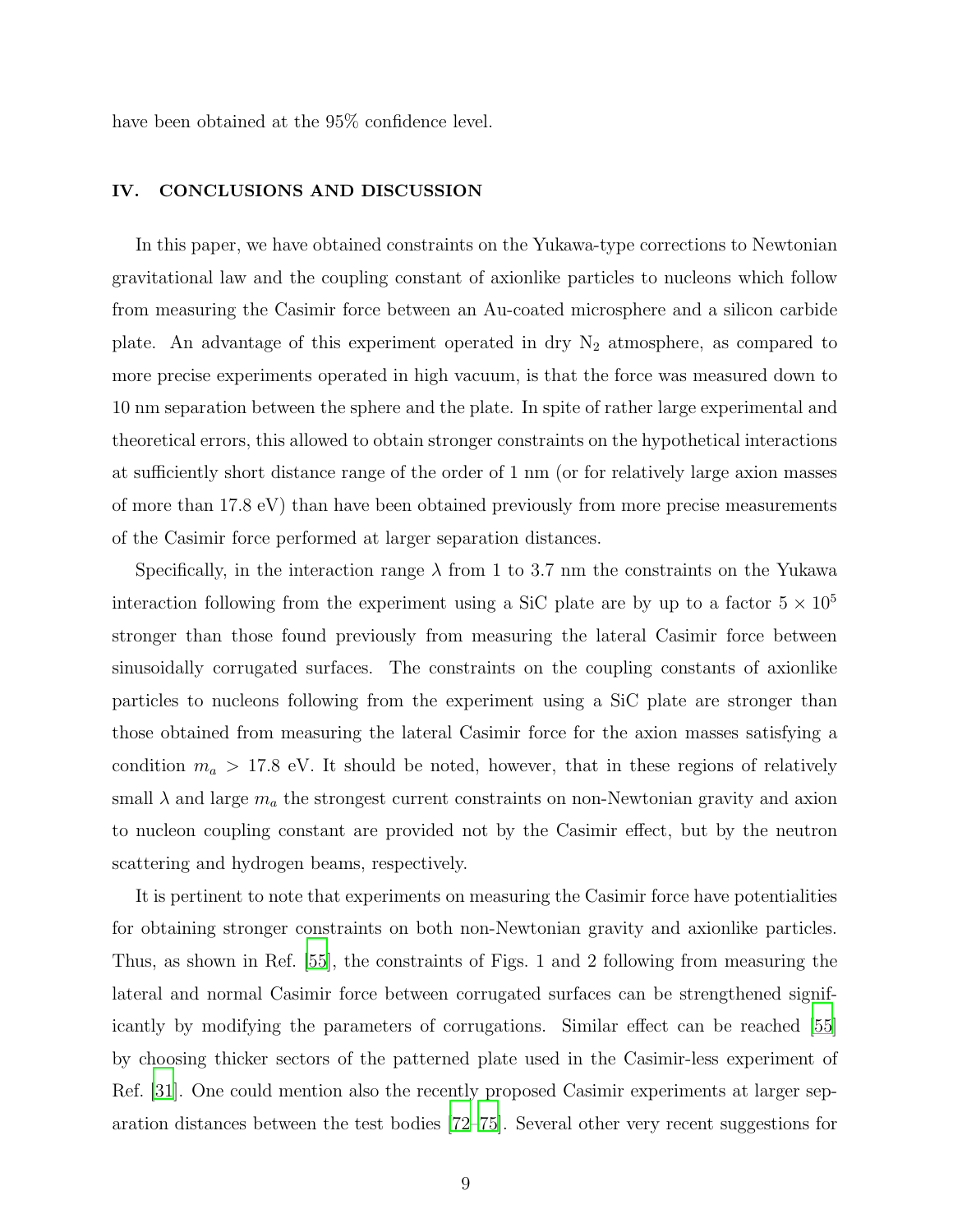searching the non-Newtonian gravity are based on measuring the Casimir-Polder interaction in the presence of a metallic shield [\[76\]](#page-15-2), the normal mode splitting in the optomechanical cavity [\[77\]](#page-15-3), and on precision spectroscopy of weakly bound molecules [\[78\]](#page-15-4). Taken together, these approaches should lead to further strengthening of the constraints on non-Newtonian gravity and axionlike particles.

#### Acknowledgments

The work of G.L.K. and V.M.M. was partially supported by the Peter the Great Saint Petersburg Polytechnic University in the framework of the Program "5–100–2020". The work of P.K. was supported by the European Union through the European Regional Development Fund CoE program grant TK133 "The Dark Side of the Universe". V.M.M. was partially funded by the Russian Foundation for Basic Research, Grant No. 19-02-00453 A. His work was also partially supported by the Russian Government Program of Competitive Growth of Kazan Federal University. G.L.K. and V.M.M. are grateful to the Institute of Physics of the University of Tartu, where this work was performed, for kind hospitality.

- <span id="page-9-0"></span>[1] A. A. Anselm and N. G. Uraltsev, A second massless axion? Phys. Lett. B 114, 39 (1982).
- [2] S. Ferrara, J. Scherk, and B. Zumino, Algebraic properties of extended supergravity theories, Nucl. Phys. B 121, 393 (1977).
- [3] Y. Fujii, The theoretical background of the fifth force, Int. J. Mod. Phys. A 6, 3505 (1991).
- [4] S. Deser and B. Zumino, Broken Supersymmetry and Supergravity, Phys. Rev. Lett. 38, 1433 (1977).
- [5] S. Weinberg, A New Light Boson? Phys. Rev. Lett. 40, 223 (1978).
- [6] F. Wilczek, Problem of Strong  $P$  and  $T$  Invariance in the Presence of Instantons, Phys. Rev. Lett. 40, 279 (1978).
- [7] J. E. Kim, Light pseudoscalars, particle physics and cosmology, Phys. Rep. 150, 1 (1987).
- [8] S. Dimopoulos and G. F. Giudice, Macroscopic forces from supersymmetry, Phys. Lett. B 379, 105 (1996).
- [9] J. Khoury and A. Weltman, Chameleon Fields: Awaiting Surprises for Tests of Gravity in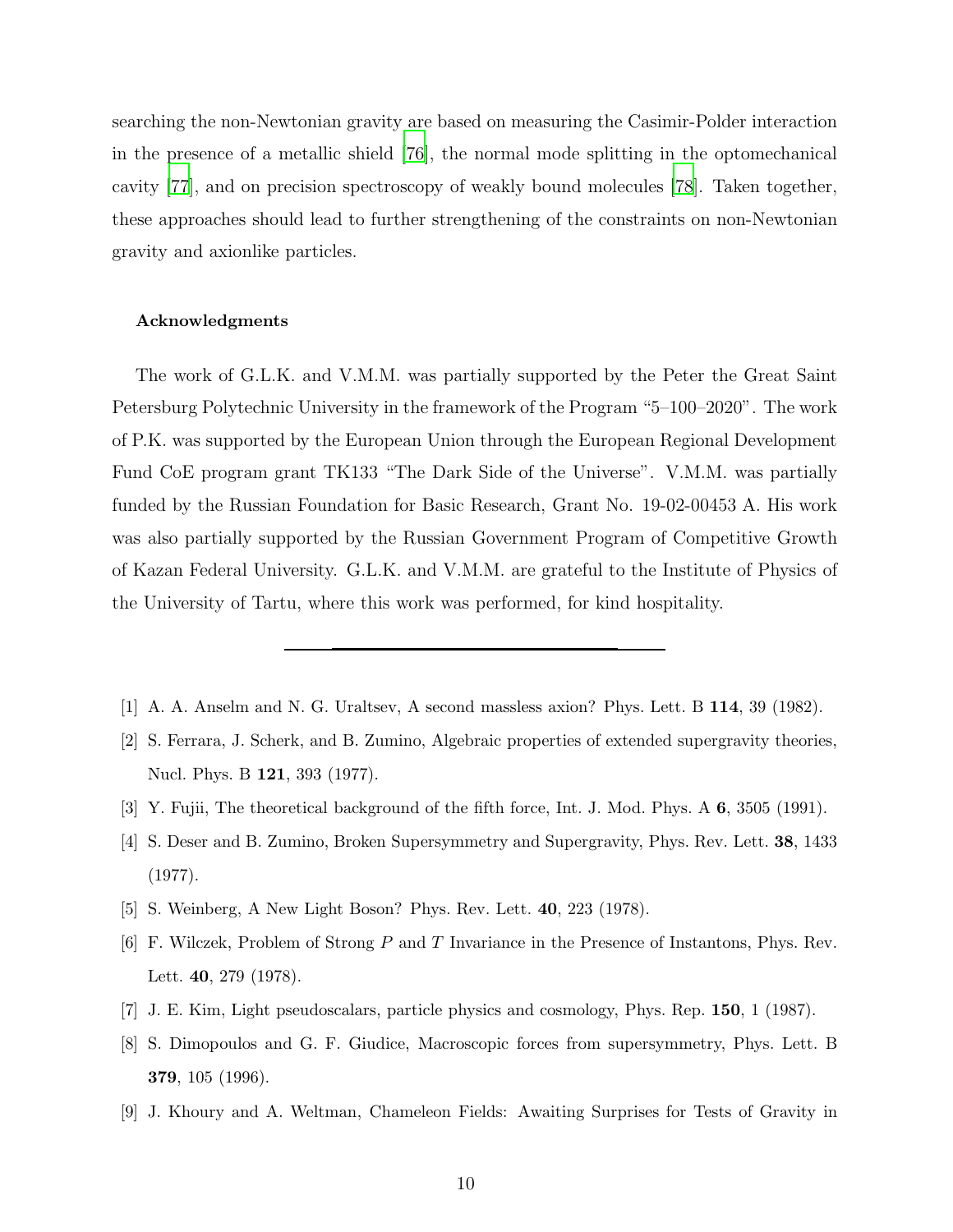Space, Phys. Rev. Lett. 93, 171104 (2004).

- <span id="page-10-1"></span><span id="page-10-0"></span>[10] J. Khoury and A. Weltman, Chameleon cosmology, Phys. Rev. D 69, 044026 (2004).
- [11] E. Fischbach and C. L. Talmadge, The Search for Non-Newtonian Gravity (Springer, New York, 1999).
- <span id="page-10-2"></span>[12] F. Ferrer and M. Nowakowski, Higgs- and Goldstone-boson-mediated long range forces, Phys. Rev. D 59, 075009 (1999).
- <span id="page-10-3"></span>[13] E. G. Adelberger, E. Fischbach, D. E. Krause, and R. D. Newman, Constraining the couplings of massive pseudoscalars using gravity and optical experiments, Phys. Rev. D 68, 062002 (2003).
- <span id="page-10-4"></span>[14] S. Aldaihan, D. E. Krause, J. C. Long, and W. M. Snow, Calculations of the dominant longrange, spin-independent contributions to the interaction energy between two nonrelativistic Dirac fermions from double-boson exchange of spin-0 and spin-1 bosons with spin-dependent couplings, Phys. Rev. D 95, 096005 (2017).
- <span id="page-10-5"></span>[15] E. G. Floratos and G. K. Leontaris, Low scale unification, Newton's law and extra dimensions, Phys. Lett. B 465, 95 (1999).
- <span id="page-10-6"></span>[16] A. Kehagias and K. Sfetsos, Deviations from  $1/r^2$  Newton law due to extra dimensions, Phys. Lett. B 472, 39 (2000).
- <span id="page-10-7"></span>[17] I. Antoniadis, N. Arkani-Hamed, S. Dimopoulos, and G. Dvali, New dimensions at a millimeter to a fermi and superstrings at a TeV, Phys. Lett. B 436, 257 (1998).
- <span id="page-10-8"></span>[18] N. Arkani-Hamed, S. Dimopoulos, and G. Dvali, Phenomenology, astrophysics, and cosmology of theories with millimeter dimensions and TeV scale quantum gravity, Phys. Rev. D 59, 086004 (1999).
- <span id="page-10-9"></span>[19] E. G. Adelberger, J. H. Gundlach, B. R. Heckel, S. Hoedl, and S. Schlamminger, Torsion balance experiments: A low-energy frontier of particle physics, Progr. Part. Nucl. Phys. 62, 102 (2009).
- [20] J. Chiaverini, S. J. Smullin, A. A. Geraci, D. M. Weld, and A. Kapitulnik, New Experimental Constraints on Non-Newtonian Forces below 100 µm, Phys. Rev. Lett. 90, 151101 (2003).
- [21] S. J. Smullin, A. A. Geraci, D. M. Weld, J. Chiaverini, S. Holmes, and A. Kapitulnik, Constraints on Yukawa-type deviations from Newtonian gravity at 20 microns, Phys. Rev. D 72, 122001 (2005).
- <span id="page-10-10"></span>[22] A. A. Geraci, S. J. Smullin, D. M. Weld, J. Chiaverini, and A. Kapitulnik, Improved constraints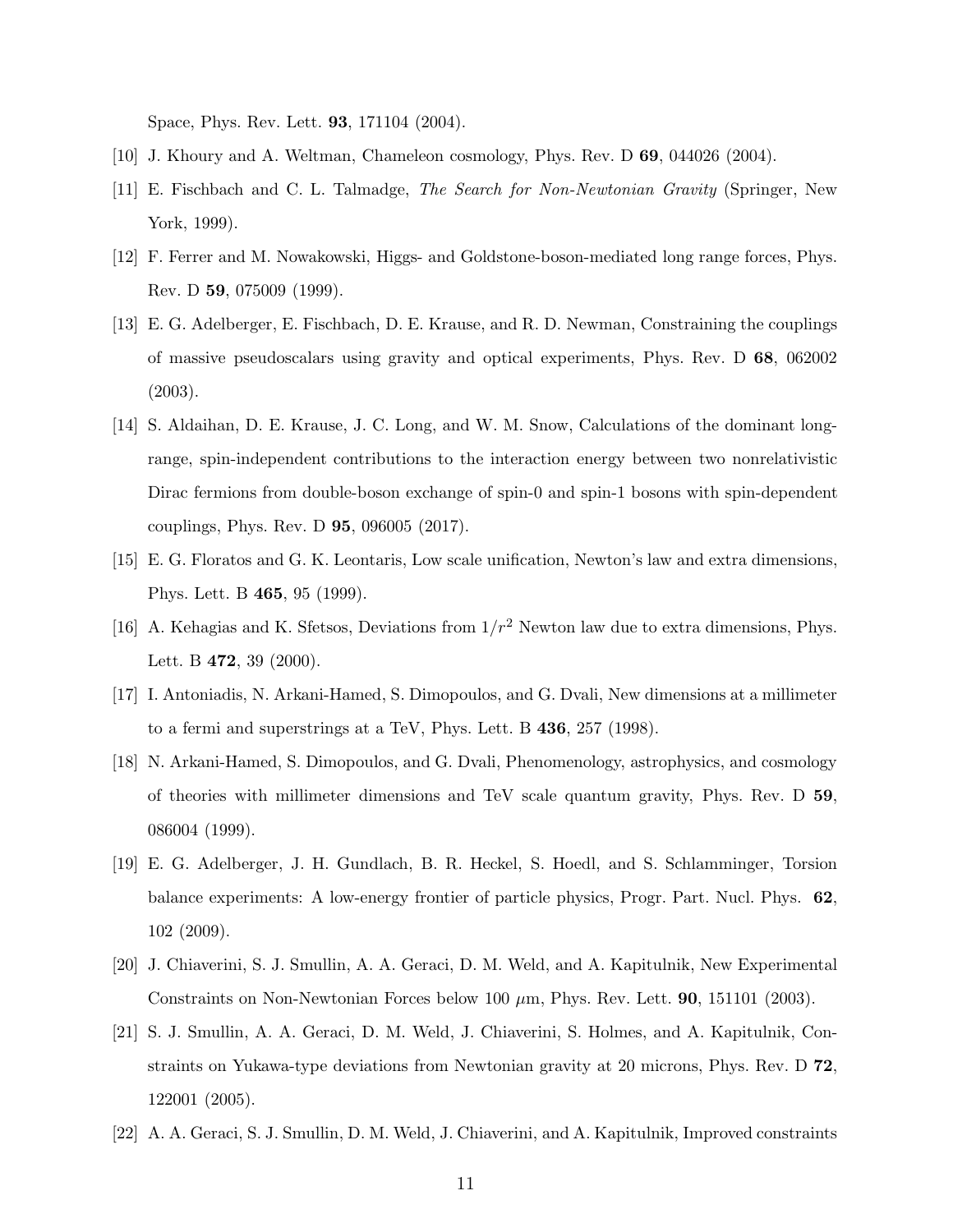on non-Newtonian forces at 10 microns, Phys. Rev. D 78, 022002 (2008).

- <span id="page-11-0"></span>[23] V. A. Kuzmin, I. I. Tkachev, and M. E. Shaposhnikov, Restrictions imposed on light scalar particles by measurements of van der Waals forces, Pis'ma v Zh. Eksp. Teor. Fiz. 36, 49 (1982) [JETP Lett. 36, 59 (1982)].
- [24] V. M. Mostepanenko and I. Yu. Sokolov, The Casimir effect leads to new restrictions on long-range force constants, Phys. Lett. A 125, 405 (1987).
- <span id="page-11-4"></span>[25] V. M. Mostepanenko and M. Novello, Constraints on non-Newtonian gravity from the Casimir force measurements between two crossed cylinders, Phys. Rev. D 63, 115003 (2001).
- <span id="page-11-2"></span>[26] R. S. Decca, D. López, E. Fischbach, G. L. Klimchitskaya, D. E. Krause, and V. M. Mostepanenko, Tests of new physics from precise measurements of the Casimir pressure between two gold-coated plates, Phys. Rev. D 75, 077101 (2007).
- <span id="page-11-3"></span>[27] R. S. Decca, D. López, E. Fischbach, G. L. Klimchitskaya, D. E. Krause, and V. M. Mostepanenko, Novel constraints on light elementary particles and extra-dimensional physics from the Casimir effect, Eur. Phys. J. C 51, 963 (2007).
- [28] M. Masuda and M. Sasaki, Limits on Nonstandard Forces in the Submicrometer Range, Phys. Rev. Lett. 102, 171101 (2009).
- <span id="page-11-5"></span>[29] V. B. Bezerra, G. L. Klimchitskaya, V. M. Mostepanenko, and C. Romero, Advances and prospects in constraining the Yukawa-type corrections to Newtonian gravity from the Casimir effect, Phys. Rev. D 81, 055003 (2010).
- <span id="page-11-6"></span>[30] G. L. Klimchitskaya, U. Mohideen, and V. M. Mostepanenko, Constraints on corrections to Newtonian gravity from two recent measurements of the Casimir interaction between metallic surfaces, Phys. Rev. D 87, 125031 (2013).
- <span id="page-11-7"></span>[31] Y.-J. Chen, W. K. Tham, D. E. Krause, D. López, E. Fischbach, and R. S. Decca, Stronger Limits on Hypothetical Yukawa Interactions in the 30–8000 nm Range, Phys. Rev. Lett. 116, 221102 (2016).
- [32] W.-H. Tan, S.-Q. Yang, C.-G. Shao, J. Li, A.-B. Du, B.-F. Zhan, Q.-L. Wang, P.-S. Luo, L.-C. Tu, and J. Luo, New Test of the Gravitational Inverse-Square Law at Submillimeter Range with Dual Modulation and Compensation, Phys. Rev. Lett. **116**, 131101 (2016).
- <span id="page-11-1"></span>[33] J. Wang, S. Guan, K. Chen, W. Wu, Z. Tian, P. Luo, A. Jin, S. Yang, C. Shao, and J. Luo, Test of non-Newtonian gravitational forces at micrometer range with two-dimensional force mapping, Phys. Rev. D 94, 122005 (2016).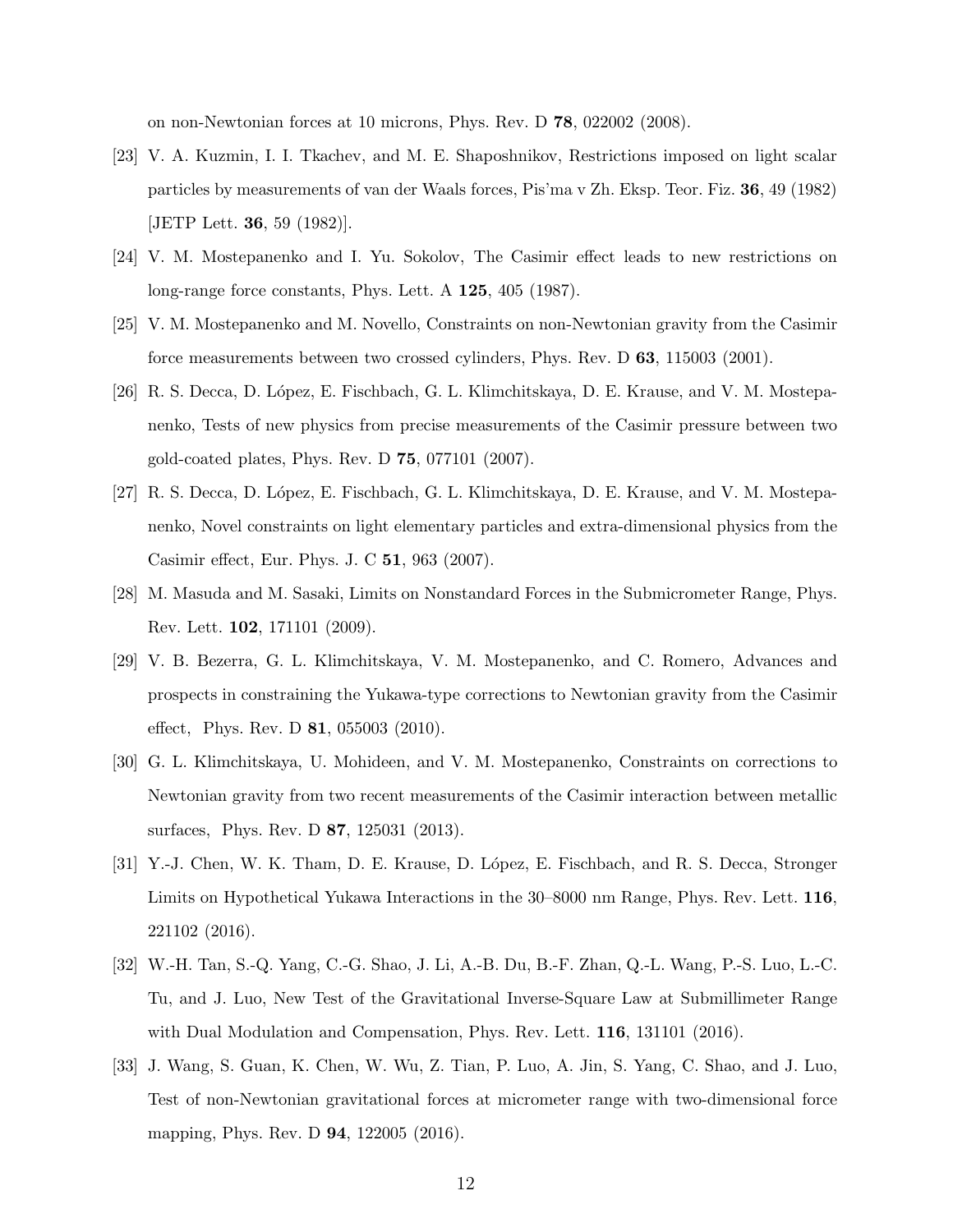- <span id="page-12-0"></span>[34] V. V. Nesvizhevsky and K. V. Protasov, Constraints on non-Newtonian gravity from the experiment on neutron quantum states in the Earth's gravitational field, Class. Quant. Grav. 21, 4557 (2004).
- [35] H. Leeb and J. Schmiedmayer, Constraint on Hypothetical Light Interacting Bosons from Low-Energy Neutron Experiments, Phys. Rev. Lett. 68, 1472 (1992).
- [36] A. Frank, P. van Isacker, and J. Gomez-Camacho, Probing additional dimensions in the universe with neutron experiments, Phys. Lett. B 582, 15 (2004).
- <span id="page-12-9"></span>[37] V. V. Nesvizhevsky, G. Pignol, and K. V. Protasov, Neutron scattering and extra short range interactions, Phys. Rev. D 77, 034020 (2008).
- <span id="page-12-10"></span>[38] Y. Kamiya, K. Itagami, M. Tani, G. N. Kim, and S. Komamiya, Constraints on New Gravitylike Forces in the Nanometer Range, Phys. Rev. Lett. 114, 161101 (2015).
- <span id="page-12-1"></span>[39] P. Brax and A.-C. Davis, Casimir, gravitational, and neutron tests of dark energy, Phys. Rev. D **91**, 063503 (2015).
- <span id="page-12-2"></span>[40] Y. Xie, W.-T. Ni, P. Dong, and T.-Y. Huang, Second post-Newtonian approximation of scalartensor theory of gravity, Adv. Space Res. 43, 171 (2009).
- <span id="page-12-3"></span>[41] M. Hohmann, L. Järv, P. Kuusk, and E. Randla, Post-Newtonian parameters  $\gamma$  and  $\beta$  of scalar-tensor gravity with a general potential, Phys. Rev. D  $88$ , 084054 (2013);  $89$ , 069901(E) (2014).
- <span id="page-12-4"></span>[42] B. Bertotti, L. Iess, and P. Tortora, A test of general relativity using radio links with the Cassini spacecraft, Nature 425, 374 (2003).
- <span id="page-12-5"></span>[43] L. J. Rosenberg and K. A. van Bibber, Searches for invisible axions, Phys. Rep. 325, 1 (2000).
- [44] M. Kawasaki and K. Nakayama, Axions: Theory and Cosmological Role, Annu. Rev. Nucl. Part. Sci. 63, 69 (2013).
- <span id="page-12-6"></span>[45] I. G. Ivastorza and J. Redondo, New experimental approaches in the search for axion-like particles, Progr. Part. Nucl. Phys. 102, 89 (2018).
- <span id="page-12-7"></span>[46] D. J. Kapner, T. S. Cook, E. G. Adelberger, J. H. Gundlach, B. R. Heckel, C. D. Hoyle, and H. E. Swanson, Tests of the Gravitational Inverse Square Law below the Dark-Energy Length Scale, Phys. Rev. Lett. 98, 021101 (2007).
- <span id="page-12-8"></span>[47] E. G. Adelberger, B. R. Heckel, S. Hoedl, C. D. Hoyle, D. J. Kapner, and A. Upadhye, Particle-Physics Implications of a Recent Test of the Gravitational Inverse-Square Law, Phys. Rev. Lett. 98, 131104 (2007).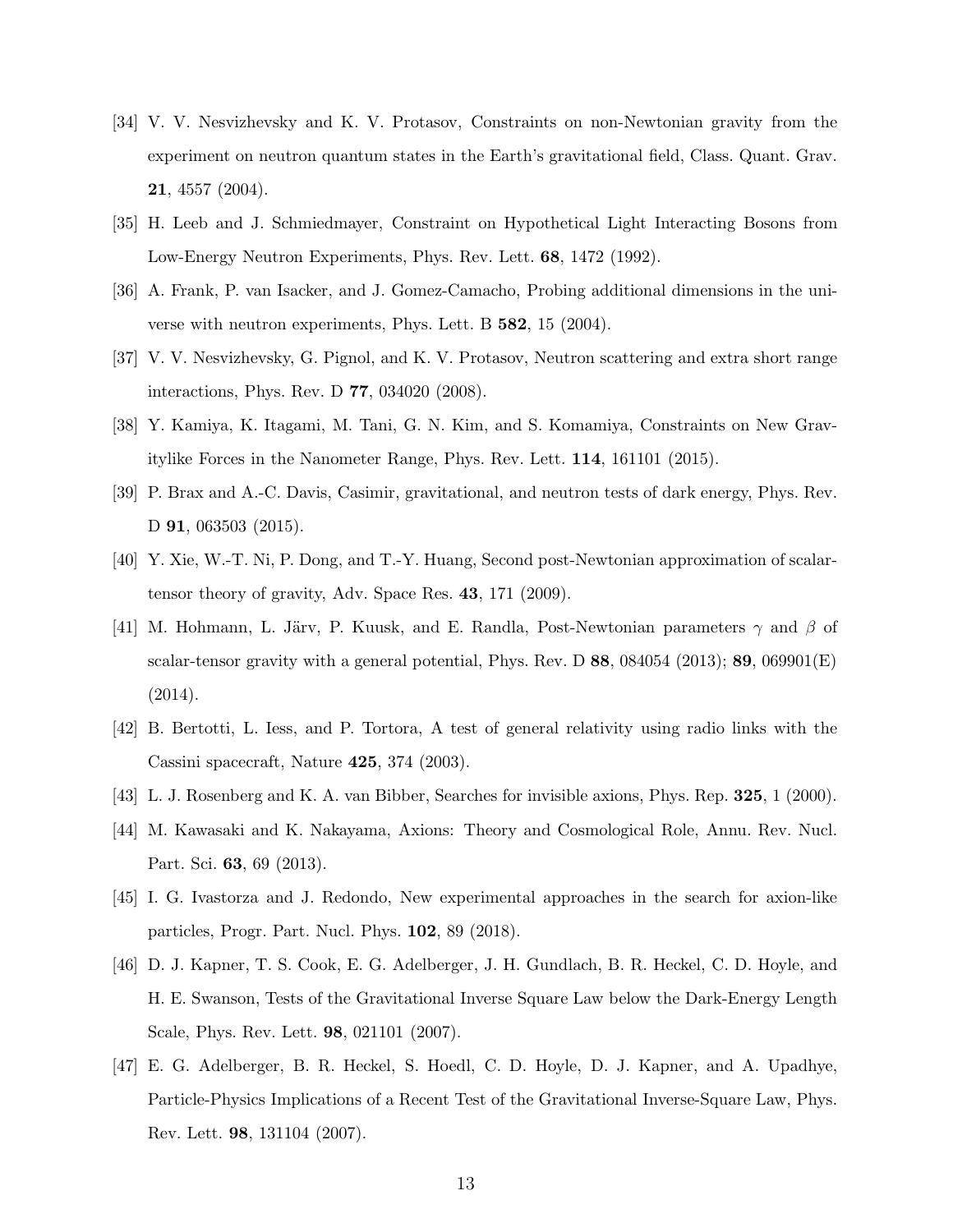- <span id="page-13-0"></span>[48] V. B. Bezerra, G. L. Klimchitskaya, V. M. Mostepanenko, and C. Romero, Constraints on the parameters of an axion from measurements of the thermal Casimir-Polder force, Phys. Rev. D 89, 035010 (2014).
- [49] V. B. Bezerra, G. L. Klimchitskaya, V. M. Mostepanenko, and C. Romero, Stronger constraints on an axion from measuring the Casimir interaction by means of a dynamic atomic force microscope, Phys. Rev. D 89, 075002 (2014).
- <span id="page-13-8"></span>[50] V. B. Bezerra, G. L. Klimchitskaya, V. M. Mostepanenko, and C. Romero, Constraining axion-nucleon coupling constants from measurements of effective Casimir pressure by means of micromachined oscillator, Eur. Phys. J. C 74, 2859 (2014).
- <span id="page-13-6"></span>[51] V. B. Bezerra, G. L. Klimchitskaya, V. M. Mostepanenko, and C. Romero, Constraints on axion-nucleon coupling constants from measuring the Casimir force between corrugated surfaces, Phys. Rev. D 90, 055013 (2014).
- <span id="page-13-7"></span>[52] G. L. Klimchitskaya and V. M. Mostepanenko, Improved constraints on the coupling constants of axion-like particles to nucleons from recent Casimir-less experiment, Eur. Phys. J. C 75, 164 (2015).
- [53] V. B. Bezerra, G. L. Klimchitskaya, V. M. Mostepanenko, and C. Romero, Constraining axion coupling constants from measuring the Casimir interaction between polarized test bodies, Phys. Rev. D 94, 035011 (2016).
- [54] G. L. Klimchitskaya and V. M. Mostepanenko, Constraints on axionlike particles and non-Newtonian gravity from measuring the difference in Casimir forces, Phys. Rev. D 95, 123013 (2017).
- <span id="page-13-1"></span>[55] G. L. Klimchitskaya, Recent breakthrough and outlook in constraining the non-Newtonian gravity and axion-like particles from Casimir physics, Eur. Phys. J. C 77, 315 (2017).
- <span id="page-13-2"></span>[56] N. F. Ramsey, The tensor force between two protons at long range, Physica A 96, 285 (1979).
- <span id="page-13-3"></span>[57] M. Sedighi, V. B. Svetovoy, and G. Palasantzas, Casimir force measurements from silicon carbide surfaces, Phys. Rev. B 93, 085434 (2016).
- <span id="page-13-4"></span>[58] G. L. Klimchitskaya, U. Mohideen, and V. M. Mostepanenko, The Casimir force between real materials: Experiment and theory, Rev. Mod. Phys. 81, 1827 (2009).
- <span id="page-13-5"></span>[59] T. Ederth, Template-stripped gold surfaces with 0.4-nm rms roughness suitable for force measurements: Application to the Casimir force in the 20–100-nm range, Phys. Rev. A 62, 062104 (2000).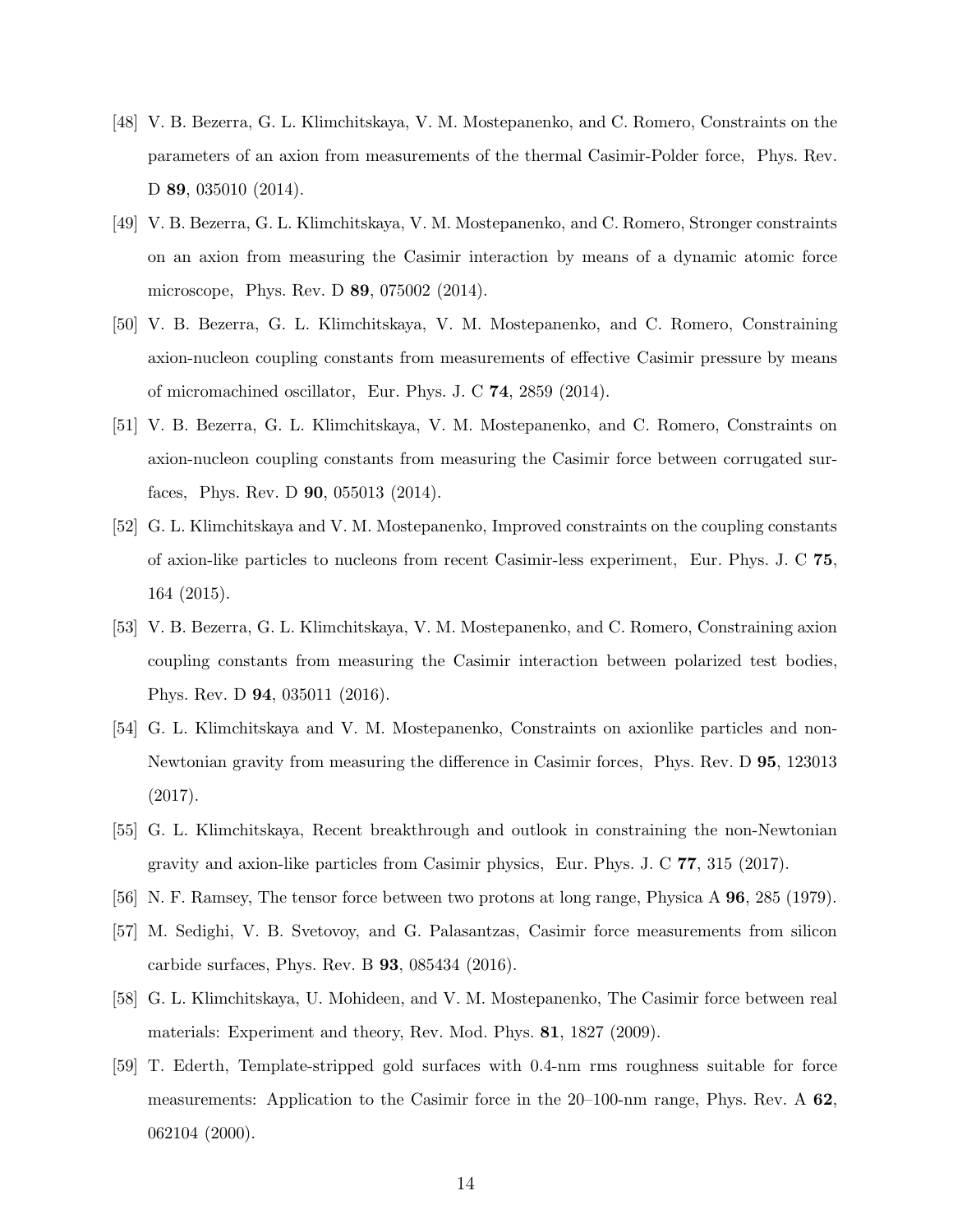- <span id="page-14-0"></span>[60] H.-C. Chiu, G. L. Klimchitskaya, V. N. Marachevsky, V. M. Mostepanenko, and U. Mohideen, Demonstration of the asymmetric lateral Casimir force between corrugated surfaces in nonadditive regime, Phys. Rev. B  $80$ ,  $121402(R)$  (2009).
- <span id="page-14-1"></span>[61] H.-C. Chiu, G. L. Klimchitskaya, V. N. Marachevsky, V. M. Mostepanenko, and U. Mohideen, Lateral Casimir force between sinusoidally corrugated surfaces: Asymmetric profiles, deviations from the proximity force approximation, and comparison with exact theory, Phys. Rev. B 81, 115417 (2010).
- <span id="page-14-2"></span>[62] M. Bordag, G. L. Klimchitskaya, U. Mohideen, and V. M. Mostepanenko, Advances in the Casimir Effect (Oxford University Press, Oxford, 2015).
- <span id="page-14-3"></span>[63] M. Sedighi, V. B. Svetovoy, W. H. Broer, and G. Palasantzas, Casimir forces from conductive silicon carbide surfaces, Phys. Rev. B 89, 195440 (2014).
- <span id="page-14-4"></span>[64] V. B. Svetovoy, P. J. van Zwol, G. Palasantzas, and Th. M. De Hosson, Optical properties of gold films and the Casimir force, Phys. Rev. B 77, 035439 (2008).
- <span id="page-14-5"></span>[65] R. S. Decca, E. Fischbach, G. L. Klimchitskaya, D. E. Krause, D. López, and V. M. Mostepanenko, Application of the proximity force approximation to gravitational and Yukawa-type forces, Phys. Rev. D 79, 124021 (2009).
- <span id="page-14-6"></span>[66] E. Fischbach, G. L. Klimchitskaya, D. E. Krause, and V. M. Mostepanenko, On the validity of constraints on light elementary particles and extra-dimensional physics from the Casimir effect, Eur. Phys. J. C 68, 223 (2010).
- <span id="page-14-7"></span>[67] M. S. Safronova, D. Budker. D. DeMille, D. F. Jackson Kimball, A. Derevianko, and C. W. Clark, Search for new physics with atoms and molecules, Rev. Mod. Phys. 90, 025008 (2018).
- <span id="page-14-8"></span>[68] A. A. Banishev, J. Wagner, T. Emig, R. Zandi, U. Mohideen, Demonstration of Angle-Dependent Casimir Force between Corrugations, Phys. Rev. Lett. 110, 250403 (2013).
- <span id="page-14-9"></span>[69] A. A. Banishev, J. Wagner, T. Emig, R. Zandi, U. Mohideen, Experimental and theoretical investigation of the angular dependence of the Casimir force between sinusoidally corrugated surfaces, Phys. Rev. B 89, 235436 (2014).
- <span id="page-14-10"></span>[70] M. P. Ledbetter, M. V. Romalis, and D. F. Jackson Kimball, Constraints on Short-Range Spin-Dependent Interactions from Scalar Spin-Spin Coupling in Deuterated Molecular Hydrogen, Phys. Rev. Lett. 110, 040402 (2013).
- <span id="page-14-11"></span>[71] G. Vasilakis, J. M. Brown, T. R. Kornak, and M. V. Romalis, Limits on New Long Range Nuclear Spin-Dependent Forces Set with a  $K^{-3}$ He Comagnetometer, Phys. Rev. Lett. 103,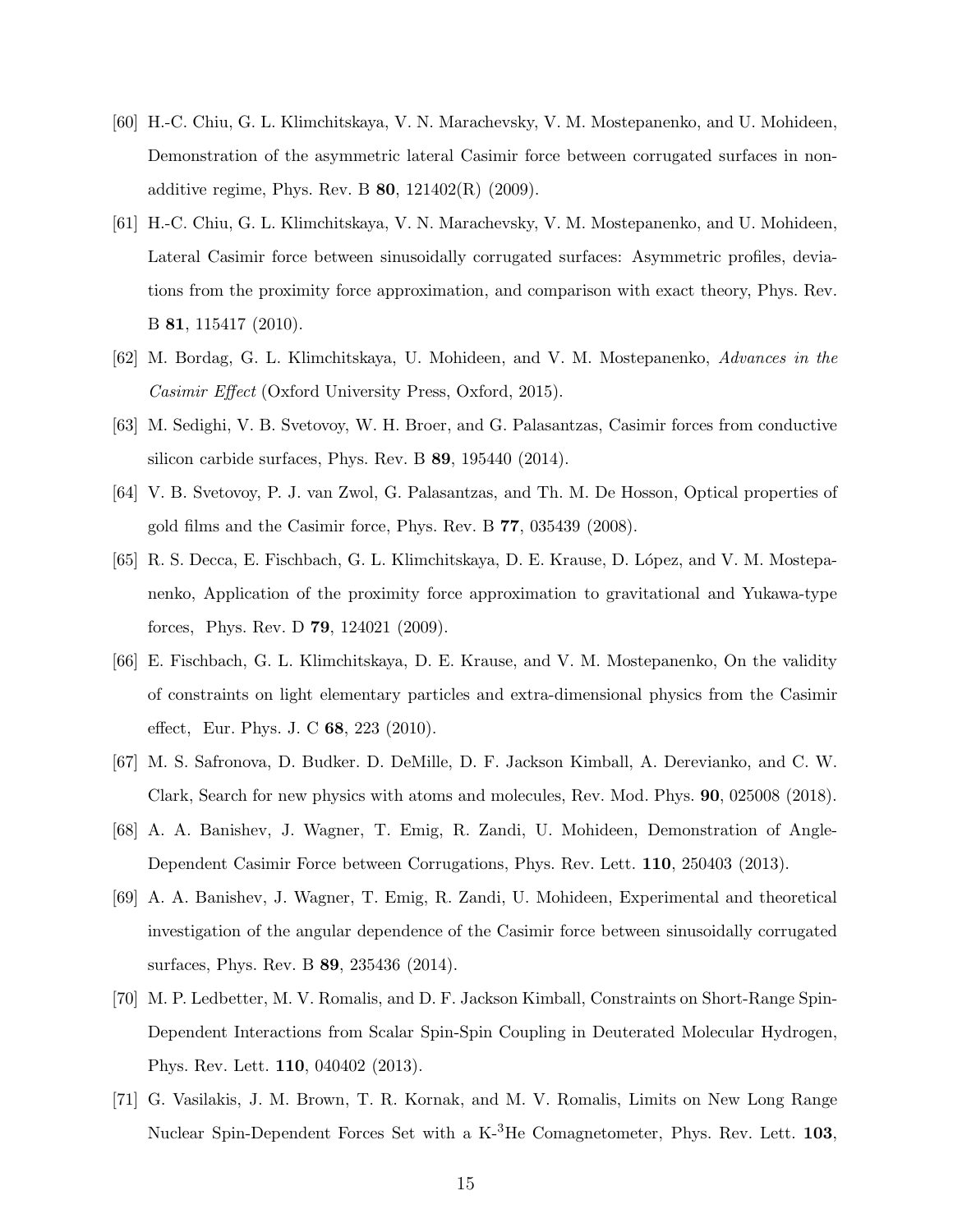261801 (2009).

- <span id="page-15-0"></span>[72] A. Almasi, Ph. Brax, D. Iannuzzi, and R. I. P. Sedmik, Force sensor for chameleon and Casimir force experiments with parallel-plate configuration, Phys. Rev. D 91, 102002 (2015).
- [73] G. L. Klimchitskaya, V. M. Mostepanenko, R. I. P. Sedmik, and H. Abele, Prospects for Searching Thermal Effects, Non-Newtonian Gravity and Axion-Like Particles: CANNEX Test of the Quantum Vacuum, Symmetry 11, 407 (2019).
- [74] G. L. Klimchitskaya, V. M. Mostepanenko, and R. I. P. Sedmik, Casimir pressure between metallic plates out of thermal equilibrium: Proposed test for the relaxation properties of free electrons, Phys. Rev. A 100, 022511 (2019).
- <span id="page-15-1"></span>[75] G. Bimonte, G. L. Klimchitskaya, and V. M. Mostepanenko, Universal experimental test for the role of free charge carriers in the thermal Casimir effect within a micrometer separation range, Phys. Rev. A 95, 052508 (2017).
- <span id="page-15-2"></span>[76] R. Bennett and D. H. J. O'Dell, Revealing short-range non-Newtonian gravity through Casimir-Polder shielding, New J. Phys. 21, 033032 (2019).
- <span id="page-15-3"></span>[77] J. Liu and K.-D. Zhu, Detecting large extra dimensions with optomechanical levitated sensors, Eur. Phys. J. C 79, 18 (2019).
- <span id="page-15-4"></span>[78] M. Borkowski, A. A. Buchachenko, R. Ciuryło, P. S. Julienne, H. Yamada, Y. Kikuchi, Y. Takasu, and Y. Takahashi, Weakly bound molecules as sensors of new gravitylike forces, Sci. Rep. 9, 14807 (2019).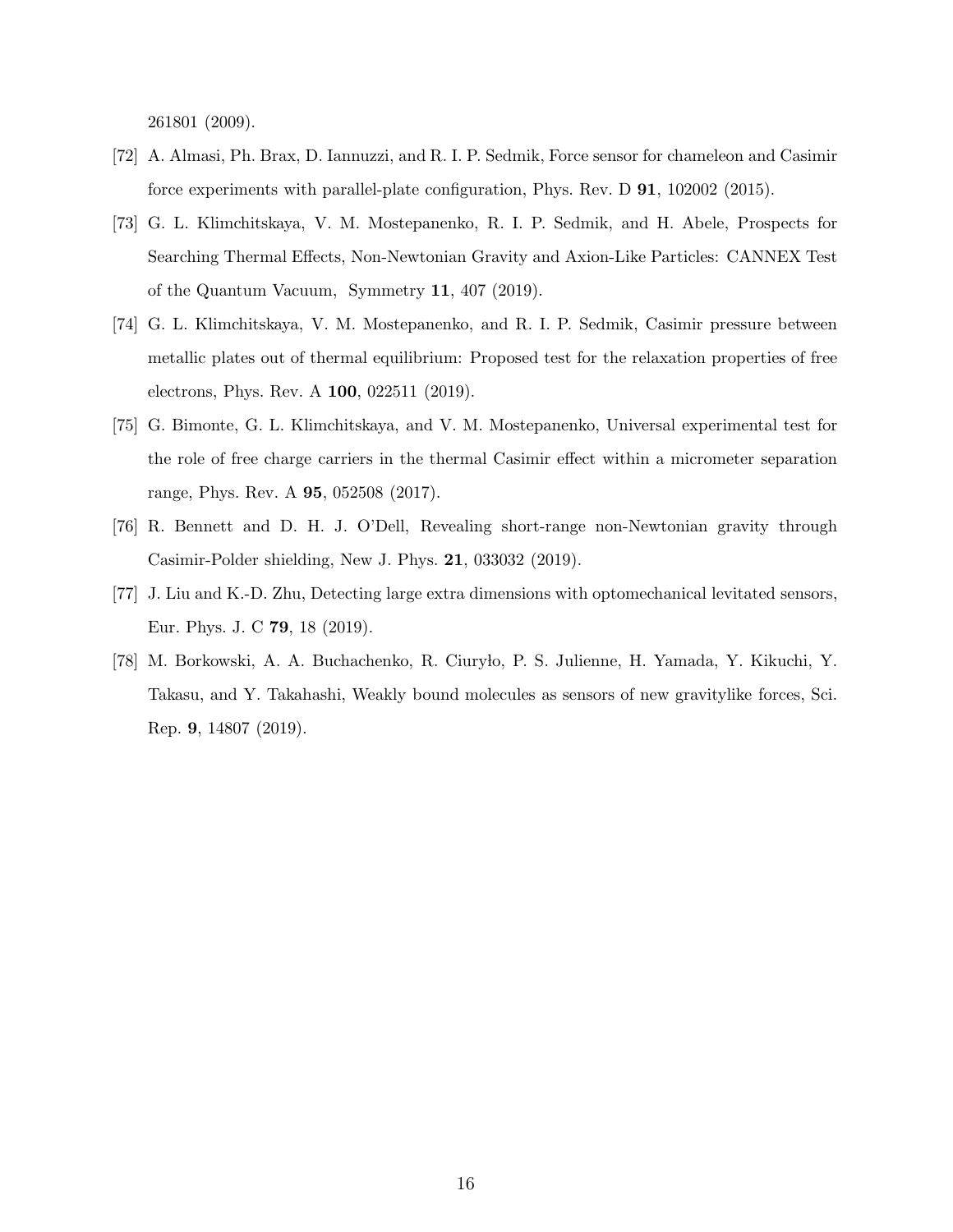

FIG. 1: Constraints on the strength of a Yukawa-type correction to Newton's gravitational law obtained from measuring the lateral Casimir force between corrugated surfaces (line 1), in this work from the experiment using a silicon carbide plate (line 2), from the experiments on neutron scattering (lines 3 and 4), from measuring the normal Casimir force between corrugated surfaces (line 5), from the Casimir-less experiment (line 6), and from the gravitational experiments (line 7) are shown as the functions of the interaction range (see the text for further discussion). The regions of the  $(\lambda, \alpha)$ -plane above each line are excluded and below each line are allowed by the experimental results.